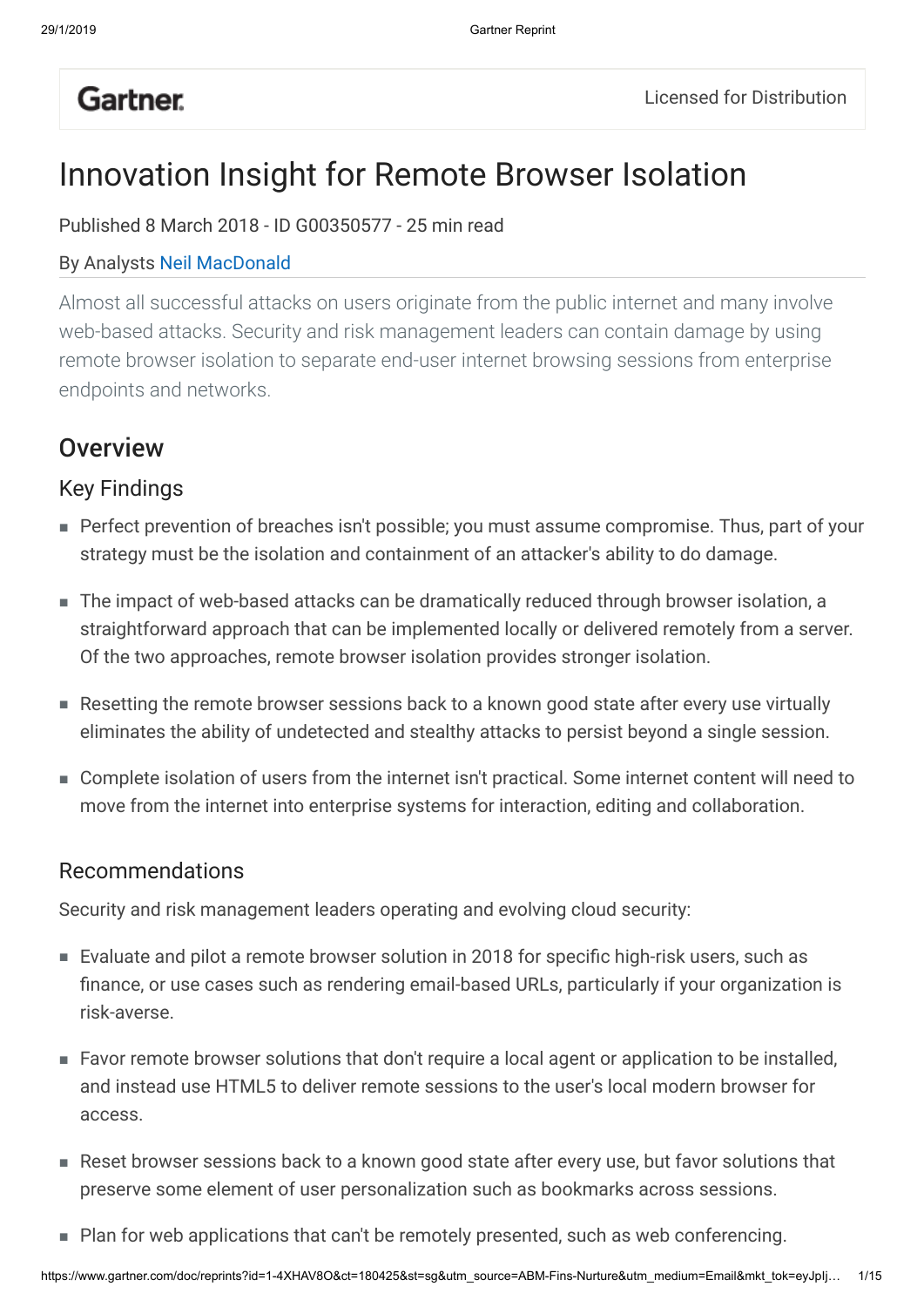■ Design and implement a capability for content movement from the public internet into enterprise systems, but only after intensive scanning using multilayered threat detection techniques.

## Strategic Planning Assumptions

Through 2022, organizations that isolate high-risk internet browsing and access to URLs in email will experience a 70% reduction in attacks that compromise end-user systems.

By 2022, 25% of enterprises will adopt browser isolation techniques for some high-risk users and use cases, up from less than 1% in 2017.

## Analysis

The public internet is a cesspool of attacks, many of which are delivered to enterprise users through the everyday act of browsing the web or clicking on a URL in email. Attackers are easily bypassing preventative controls, such as signature-based malware scanning, firewalls and secure web gateways (SWGs). Browser-based attacks are a primary threat vector for attackers to target users, and vulnerable web browsers and plug-ins are an easy target. No matter how good we think we are at patching and blocking attacks, we can never be good enough, as evidenced by the WannaCry ransomware attacks in 2017. New approaches to protect systems and data against breaches are needed. Gartner believes the time has come to isolate browser access from the dangers of the public internet for at least a portion of their traffic dealing with high-risk users and use cases.

Rather than delude ourselves that we can block all attacks, let's acknowledge and accept that some attacks will succeed no matter what we do. Instead, we must focus on containing the ability of the attacker to cause damage and reduce the surface area for attack. A remote browser isolates the user's internet browsing activity from the end user's device and from the rest of the enterprise's networks and systems. This effectively creates an "air gap" between inevitable attacks and the enterprise network, restricting the ability of an attacker to establish a foothold, move laterally, breach other enterprise systems and exfiltrate data. Notably, remote browser isolation can thwart ransomware attacks, blocking their ability to encrypt the users' files on their devices or in enterprise file shares, neither of which are directly accessible from the remote browser session.

## Definition

Remote browser offerings are a subset of browser isolation technologies (the other category being local browser isolation; see Note 1) that remove the browsing process from the end user's desktop and move it to a browser server or cloud-based browser service. Remote browser servers then render the browser content remotely and send a bidirectional stream representing the rendered session to the end user's local browser with audio/video sent to the user, and keyboard and mouse interactions sent back to the session (see Figure 1).

#### Figure 1. Remote Browser Services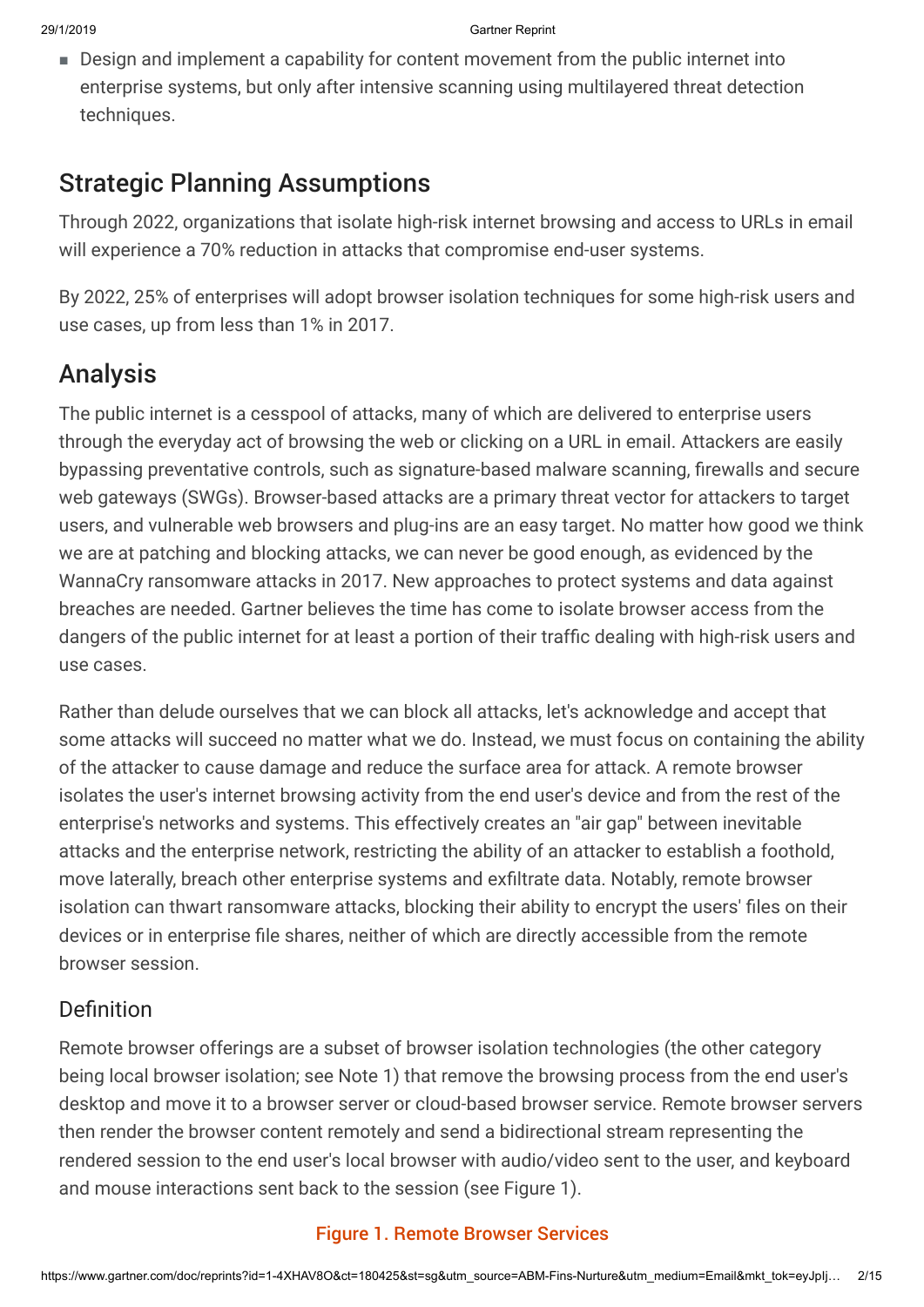

Source: Gartner (March 2018)

### **Description**

Remote browser offerings remove the act of internet browsing off of the end user's device and into a remote server, typically on-premises in the demilitarized zone (DMZ), or delivered as a cloud-based service. In the spirit of people-centric security, the user is still empowered and enabled to browse the public internet, but because the remote browser is essentially "air gapped" from the user's physical desktop and enterprise network, any attacks on the remote browser session are constrained in their ability to cause damage. Every browser session is isolated and treated as if it might have been compromised and, ideally, every session is reset back to a known good state from immutable templates when completed.

The very act of users browsing the internet and clicking on URL links opens the enterprise to [significant risk. Symantec's 2017 Internet Threat Report \(https://www.symantec.com/security](https://www.symantec.com/security-center/threat-report)center/threat-report) found that an average of 2.4 new browser vulnerabilities are discovered per day, and its labs detected an average of 229,000 web-based attacks per day. In the Kaspersky Security Bulletin: Overall Statistics for 20[1](#page-12-0)7 report, <sup>1</sup> browser-based exploits still represented the bulk of exploits used in cyberattacks (see Figure 2).

### Figure 2. Distribution of Exploits Used in Cyberattacks, by Type of Application Attacked, November 2016 to October 2017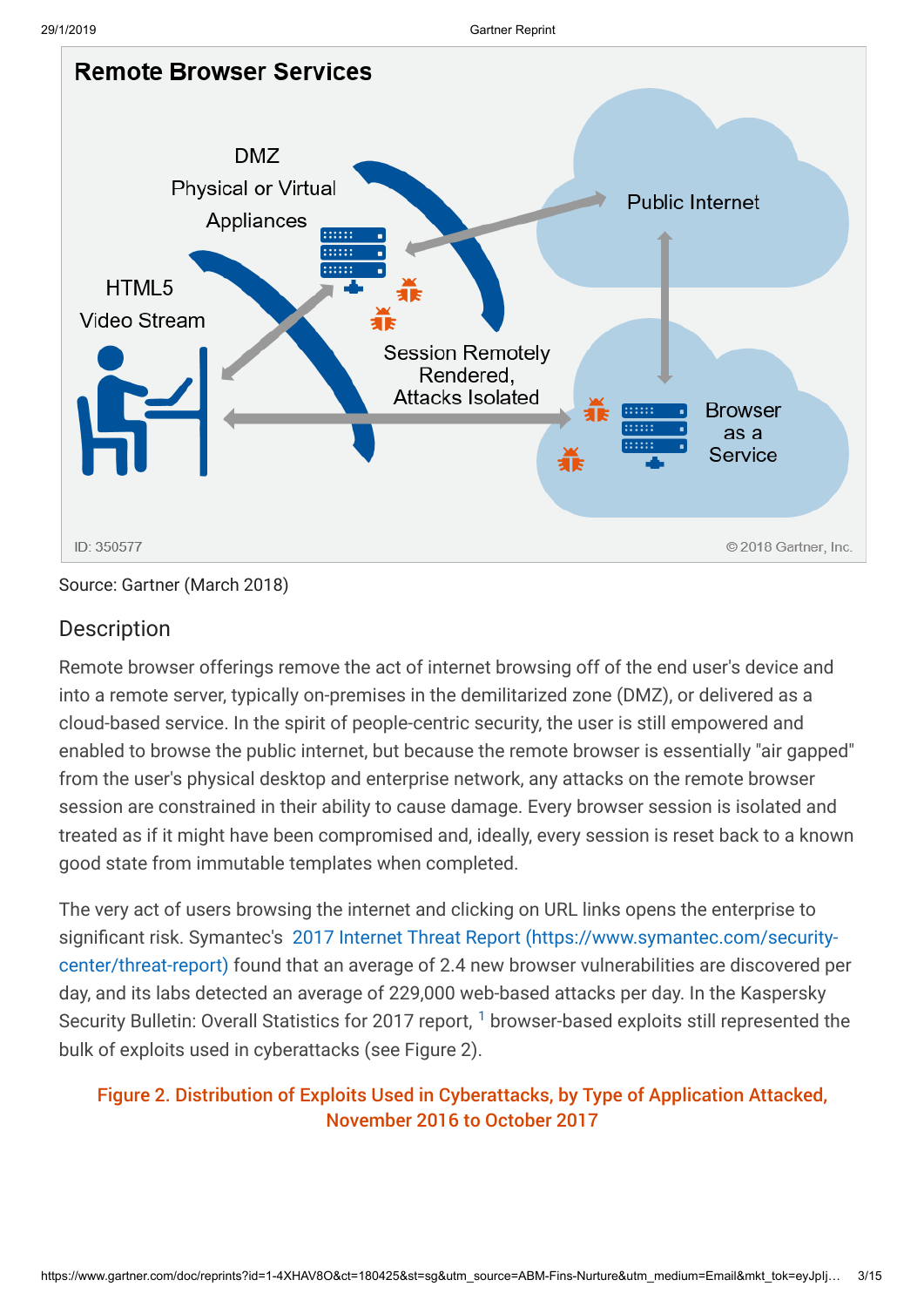

#### Source: Adapted from Kaspersky Lab

Attacking through the browser is too easy, and the targets are too rich. Depending on the nature of the underlying vulnerability exploited, compromising a system can be as easy as getting a user to visit a compromised website (aka drive-by attacks). Even ostensibly "good" websites are easily compromised and can be used to attack visitors. The Symantec 2017 Internet Threat Report indicates that 76% of all websites contain a critical vulnerability that, if exploited, may allow malicious code to be run without user interaction.

Further, modern browsers are a significant source of vulnerabilities, as are common browser plugins, such as Adobe. The surface area for attack represented by vulnerable browsers and browser plug-ins, as well as unpatched browsers and plug-ins, is significant. Gartner estimates that through 2020, 99% of vulnerabilities exploited will continue to be ones known by security and IT professionals for at least one year.

### Benefits and Uses

The benefits of using a remote browser service are immediate. End-user devices and enterprise systems and networks are kept isolated from the cesspool of internet-borne attacks.

Remote browsing can protect the organization from:

- Unpatched browsers and plug-ins
- Browser and browser plug-in zero days
- Targeted attacks carried in web content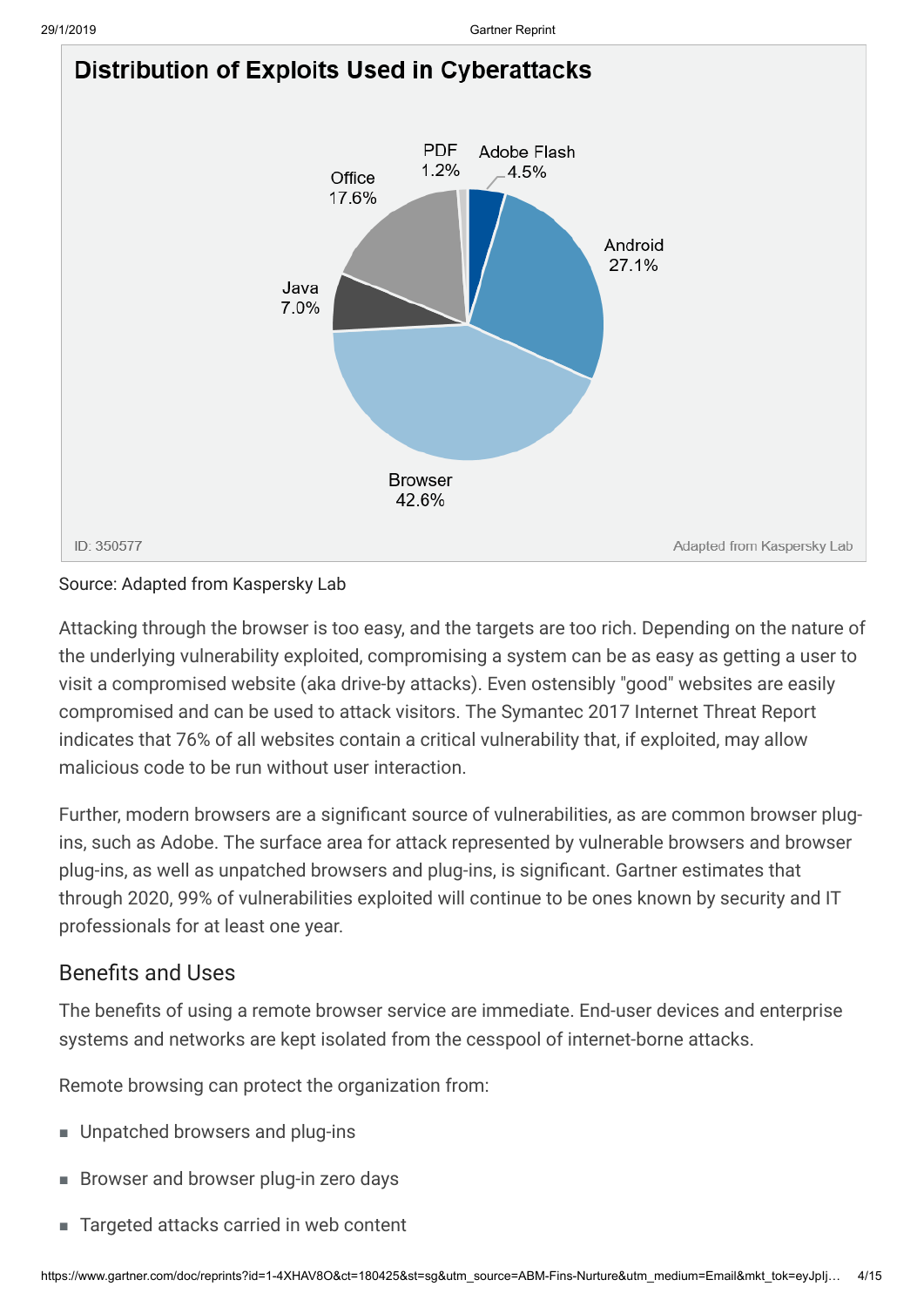Attacks will happen, but their ability to cause damage are kept isolated in the remote browser service with no direct connectivity in internal enterprise systems or data. Isolation is a key preventative strategy in Gartner's Adaptive Security Architecture for attack protection (see Figure 3).



#### Figure 3. The Critical Role of Isolation in Gartner's Adaptive Security Architecture for Attack **Protection**

#### Source: Gartner (March 2018)

An attack might temporarily infect the remote browser, but can't reach other enterprise systems and can't persist as attacks are removed as sessions are restored to a known good state after each use. This may also provide the enterprise with privacy benefits, as tracking cookies can be deleted when the session is deleted.

Since the vast majority of attacks on enterprises are carried over the public internet, simply moving the browsing process directly from the end-user device and getting it off of the enterprise network will reduce the impact of an attack. We estimate that organizations that isolate internet web browsing will experience a 70% reduction in attacks that compromise end-user systems. An analogy would be a person using a remotely controlled robot to open suspicious packages. If the package explodes, the damage is contained while the real user is remote, isolated and unharmed. With remote browser services, every internet website and its content is assumed to be untrusted and capable of causing damage.

Protection from hostile content carried via the web must also be a part of the solution. Even if patching was perfect, the end user can be tricked into downloading weaponized content, such as a document or PDF. Therefore, a complete remote browser service must also include remote viewer capabilities, document-flattening capabilities and integration with other enterprise malicious content scanning systems for scenarios where internet-based file objects need to be viewed and, in some cases, brought down to the user's local machine.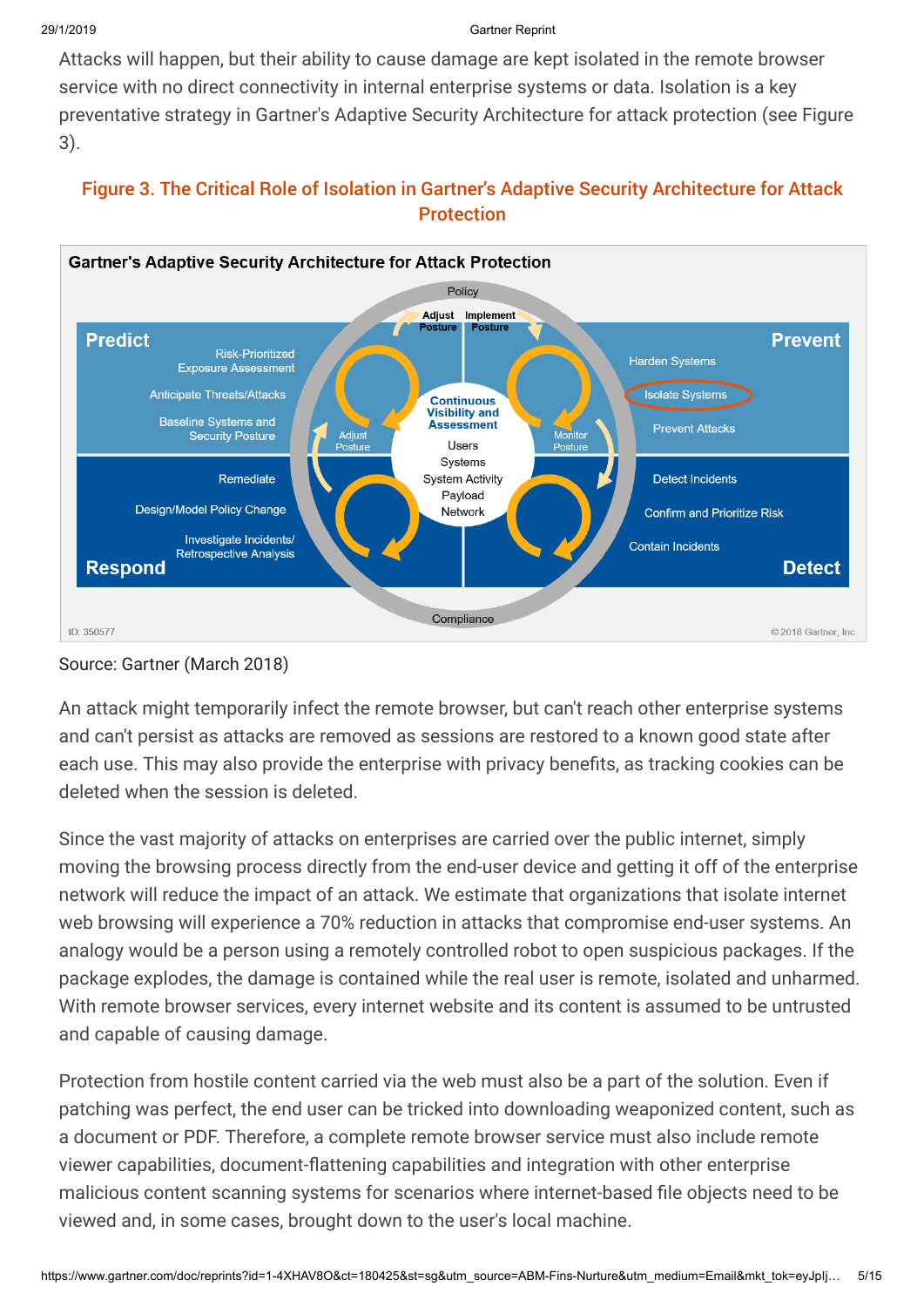Protecting trusted web applications is another use case for remote browsers. The arrows in Figure 1 are bidirectional, meaning protection flows in both ways. Specifically, a remote browser solution could be used to protect a trusted web application from untrusted users, inverting the flow of protection. In this way, a potentially compromised user's device is kept isolated from directly accessing the intranet web application or other systems, helping to protect against sensitive data exfiltration to unmanaged and untrusted devices. Some emerging vendors target primarily this use case, protecting internal applications form attacks by external and untrusted users.

#### Adoption Rate

The remote browser category is embryonic, with enterprise adoption of less than 1% today. However, in discussions with clients, interest in this type of approach is growing. Enterprises are growing frustrated with the ongoing stream of compromises of end-user systems (and subsequent attacks on enterprise back-end systems), where the root cause was traced to some type of web-based attack. In some cases, government and regulatory bodies are moving to require remote browsers (for example, the Singapore government moved to require remote browsers for "internet surfing separation" for its employees in [2](#page-12-1)016  $^2$ ). A "default deny" (zero-trust) posture is being adopted where possible for systems and network connectivity. Browser isolation is a key part of this strategy, and both local and remote browser isolation approaches will be used.

We believe browser isolation solutions for internet access strike the right balance of enabling users to access the public internet (people-centric security, a "default allow" posture) with reducing the risk of web-based attacks by isolating these interactions from direct interaction with end-user systems and enterprise networks (a default-deny posture). Windows 10 will have an impact here in raising awareness and adoption as Microsoft includes local browser isolation in 2018 in Windows 10. We believe that, over the next five years, local and remote browser isolation of at least some user browsing (for example, high-risk URLs, emailed URLs and high-risk users) to the public internet will be adopted by 25% of enterprises.

#### Risks

The biggest risk in adopting a remote browser offering is that a remote browser breaks the user experience. Since most of the remote browser services use Linux because of licensing issues, they cannot run Internet Explorer (IE) or Safari browsers. Therefore, any web applications that are IE-specific or Safari-specific won't work. However, browser-specific applications are rare on the public internet. Widespread adoption of HTML5 has reduced this risk, and all modern browsers, including IE, support it. Intranet applications can be rendered locally using IE or Safari for Macs.

Performance is potentially an issue, since sessions are remotely presented. This is most often an issue with heavy users of internet-based video sessions, such as via YouTube. Some remote browser vendors will render the video remotely and stream it (typically using HTML5's built-in codecs) to the end user. Some vendors may "pass through" the video stream for local browser rendering, but this is not recommended, as it opens the slight opportunity for a media-based attack. Others will convert the stream to essentially a bitmap, and send it through frame by frame.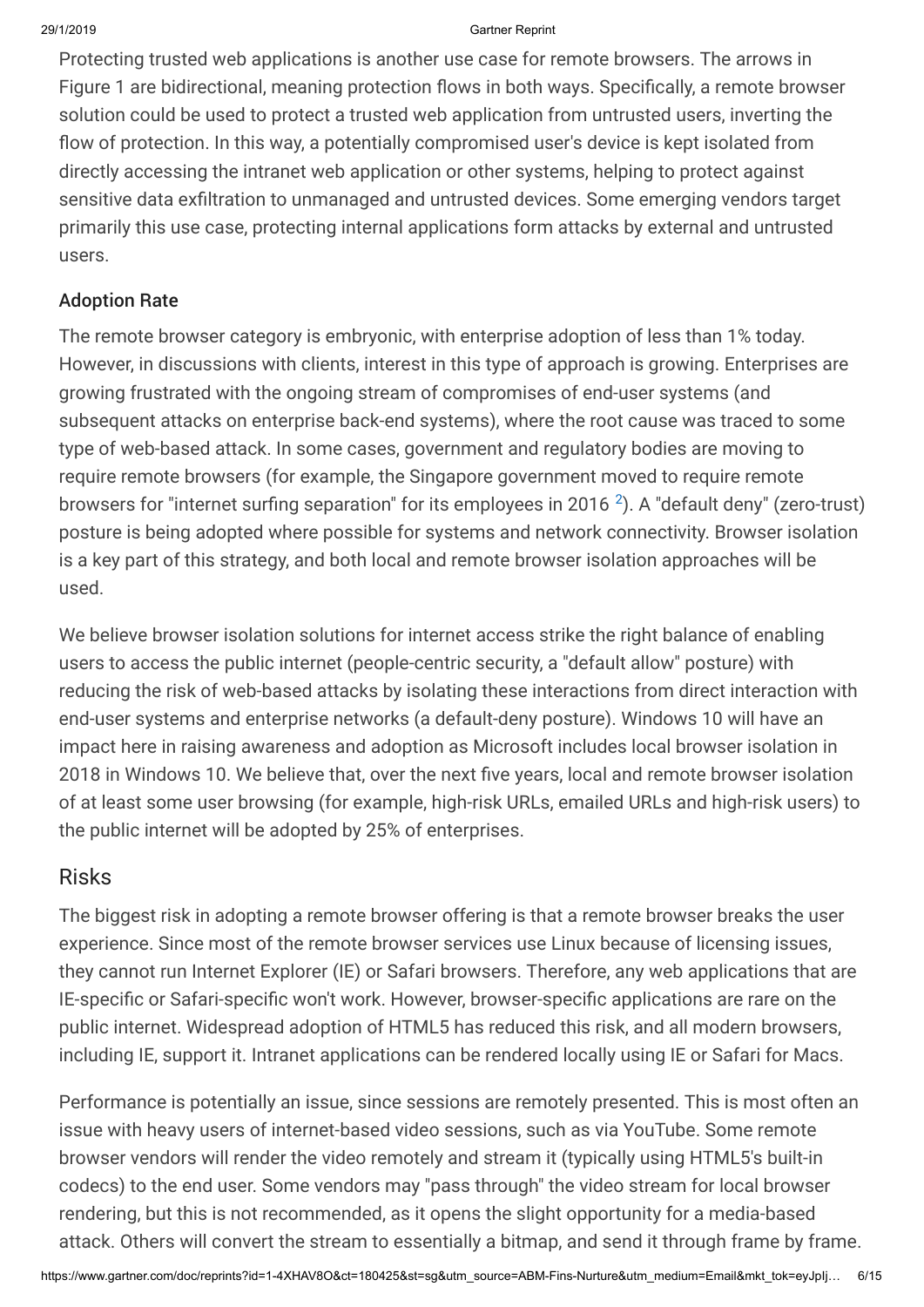A related issue is that the remote browsing session is more CPU-intensive as compared to traditional web proxies, and thus can be more expensive to implement and scale.

Latency is a risk. Regardless of where the browser session is rendered, there will be similar bandwidth consumed (the YouTube content, in this example), so there should not be a net increase in bandwidth requirements. The difference is where the active content is processed. Cloud-based browser-as-a-service providers will require multiple geographically dispersed points of presence with adequate bandwidth to reduce latency by keeping content processing as close to the user as possible.

Another area of risk is dealing with web-based content. Browser-borne content and file objects, such as documents, represent a risk if the content needs to move to the user's local device. This is discussed in detail in the Evaluation Factors section.

Applications that need access to local browser context and richness will create issues. For example, web applications that use geolocation will return the location of the browser server, not the user. This can create a significantly negative user experience if, for example, the user is in France, but the browser service is based in Germany and search results default to German. Applications that need access to the user's local microphone or camera can't be remotely presented (for example, WebEx or Live Meeting). None of the remote browser services currently support these. Videoconferencing websites must be whitelisted so they render locally.

A loss of browser isolation is also a risk. The browser servers will themselves become a target for attack. If containers are used, a compromise of the host OS could lead to a loss of isolation. If virtual machines (VMs) are used, a compromise of the hypervisor would result in a similar situation. If the browser service is delivered as a service from the cloud, then similar issues with  $cloud$ -based multitenancy are present  $-$  and complicated, as now sessions must be kept sufficiently isolated from other tenants. Choosing a solution built on a leading infrastructure as a service (IaaS) platform such as Amazon Web Services (AWS) or Microsoft Azure helps to reduce risk. However, if the browser servers use containers, customers should look for architectures where single VMs are not used to host containers from different tenants. Hardware-based solutions may offer the strongest isolation; however, hardware costs are a consideration, which is why many vendors favor Linux containers to achieve higher densities.

Finally, the browser service becomes a single point of failure for user access to the internet if the remote browser server or service is down. High-availability architectures for the service are imperative.

### Evaluation Factors

When evaluating remote browsers, the key questions to ask are:

1. Is a local client/agent required? Ideally, the answer is no. No agent or application on the user's local device should be needed, other than a single, modern browser that supports HTML5 (most often for enterprises, this will be the built-in IE or Safari browser).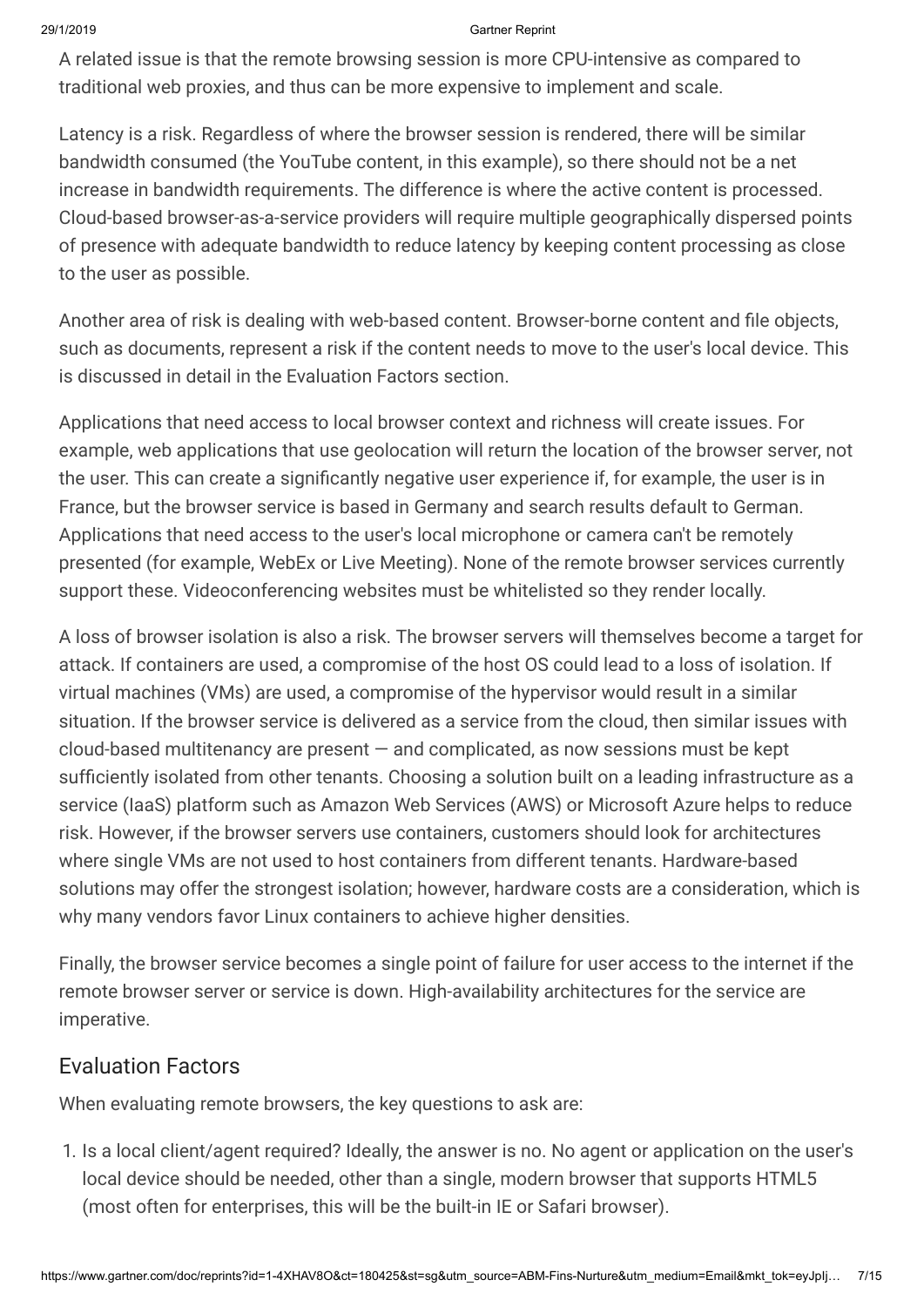- 2. What web rendering engine does the browser service use, and how is it kept up-to-date with changes in HTML5? Ideally, the vendor has chosen an industry-standard rendering engine that is kept up-to-date with modern web standards.
- 3. How does the browser service support plug-ins? Which plug-ins does it support? At a bare minimum, support for PDFs and Flash is needed. Some organizations may require support for client-side Java with a local Java Virtual Machine (JVM) running in the browser server (where the application is then rendered to the user's local system).
- 4. How well does the remote browser support cloud SaaS applications such as Office 365 or G Suite? Is the latency acceptable? Does the vendor recommend whitelisting these sites (see Note 2)?
- 5. When the end user encounters file objects on the public internet, does the browser service provide a remote viewer? For what document formats? Another option is to flatten the content coming in from the public internet to remove potentially malicious code that might be embedded within it, such as taking a Word document and converting it to a text file, PDF or HTML5 before moving.  $^3$  $^3$  Another example is a technology Gartner refers to as "content disarm and reconstruction" (CDR), based on standards (see "Market Guide for Secure Email Gateways").
- 6. When end users encounter file objects on the public internet and they need to take the content natively to their local device (for example, they need a PowerPoint file from the public internet), does the browser service offer options to scan the content for malware? If the content is a document, it could be disarmed by using CDR approaches.  $^3$  $^3$  Or if the content is executable code, before the content can be moved to the local device, it would be scanned for viruses using multiple techniques: first, using multiple antivirus signature engines like VirusTotal, then scanned using machine-learning-based malware detection engine, and then detonated in a network sandbox. If the content passes all layers of inspection, it can then be moved locally. Test the performance of this mechanism — lengthy delays beyond a few minutes could encourage users to seek ways to circumvent the system.
- 7. When the user wants to cut/paste data from the internet, what happens? Some organizations will want to disable cut and paste entirely. Ideally, the text is flattened, and rich objects, such as embedded Excel, Word or PowerPoint objects, are removed and cannot be cut and pasted. Rich objects may be allowed, however, if embedded executable code such as macros are removed.
- 8. Does the vendor use Windows or Linux servers to provide its browser service? Who is responsible for licensing the OS? Patching the OS? Most vendors will likely use Linux because of the licensing issues associated with Windows. This provides an additional security benefit, because most web-based attacks are designed for Windows.
- 9. Does the vendor use full VMs or containers for the browser sessions? VMs provide stronger isolation, but at a higher cost in terms of resources and startup times for new sessions.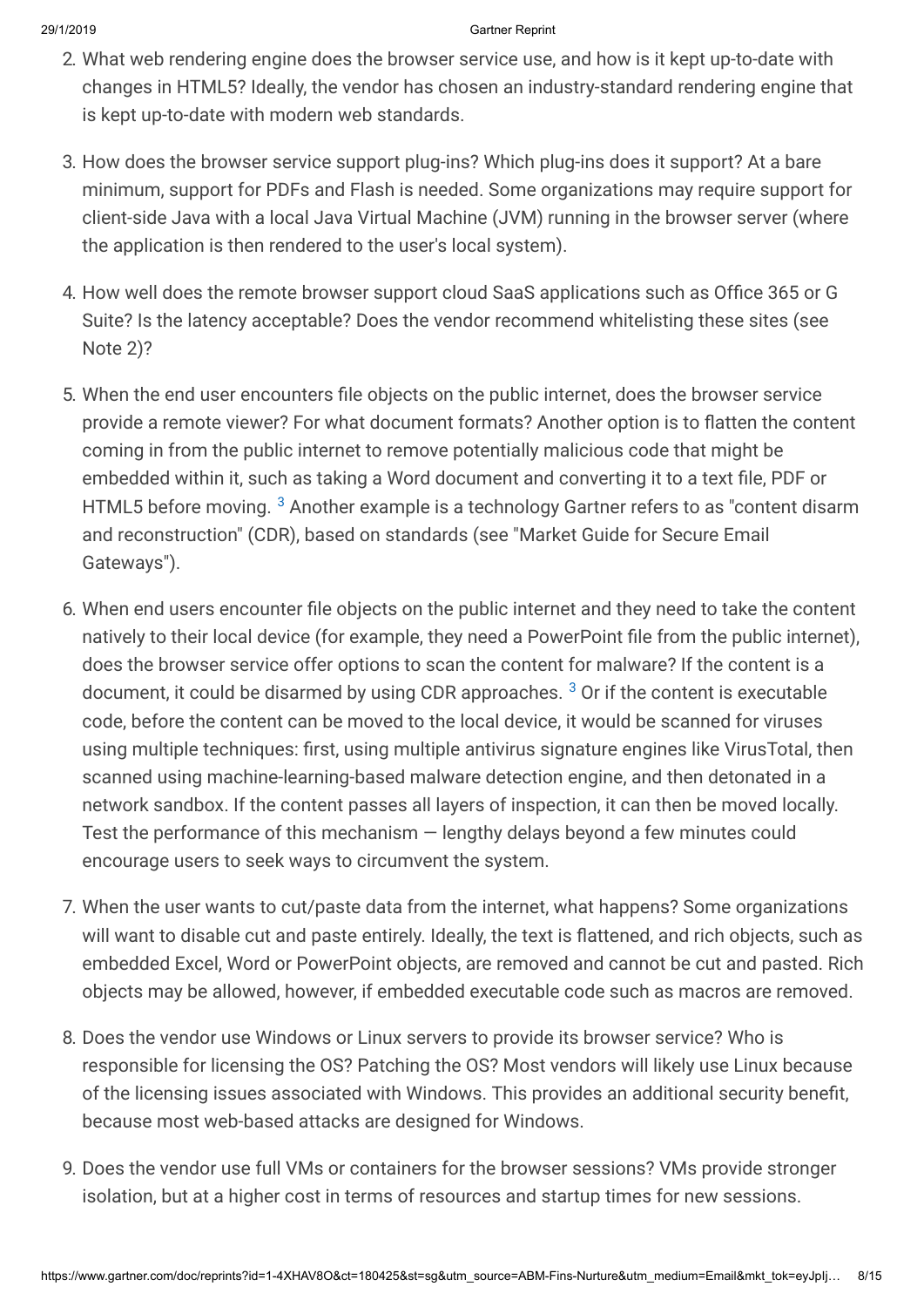Containers boot more rapidly, support higher densities and could be used for each tab opened, but with a lighter-weight isolation between them.

- 10. Is the browser session set back to a known good state for each new user session? How about for each tab opened within a given user session? This should be a mandatory requirement. If and when an end user's browsing session is compromised, there should be no ability for the malware to persist once the session is complete or the tab is closed.
- 11. Since sessions should be reset back to a known good state, how are user personal preferences and settings (such as home page, bookmarks and font size) saved and persisted from day to day for a given user? Some elements should be persisted to improve usability. Some cookies for common sites (for example, a personal banking site) should be persisted, but unknown and unwanted third-party cookies should be removed, based on policy.
- 12. How is web video content, such as YouTube, handled? Specifically, is the video rendered remotely with a compressed stream sent over HTML5, or is it passed through the media stream to the user's local browser and rendered locally? Ideally, the content is rendered remotely to reduce the small threat of media-based attacks on an underlying vulnerability in the user's local audio/video codecs.
- 13. Bandwidth-related questions should be asked, but typically are no different from when the session data is carried directly to the end-user system. In both cases, the session information is sent, with remote browsing, and the session is flattened to keep out attacks. Beyond HTML5, determine what protocol or codec is used to carry session information to the user's device (for example, H.264, PC over Internet Protocol [IP], Remote Desktop Protocol [RDP], Independent Computing Architecture [ICA] or similar).
- 14. How are web-conferencing applications such as WebEx handled? These applications need local microphone and camera access. No remote browser service yet supports this, and the answer will likely require that these specific internet-based services be whitelisted (see Note 2) and run natively on their local browsers, opening a small surface area for attack.
- 15. If the browser service is cloud-based, what cloud infrastructure does it use? What geographic distribution does it have for the workloads? Are the browser service's workloads located next to internet points of presence with dedicated bandwidth? Is regional affinity an option for your users? Is the architecture multitenant, or do you get browser servers dedicated to your company?
- 16. How will mobile users be handled? Will they be directed to the nearest cloud-based browser service? How?
- 17. How strong is the isolation architecture? There is a trade-off between isolation and performance. Document Object Model (DOM) mirroring solutions still render some content locally, opening up avenues for attack. Solutions that use HTML5 could still be attacked over HTML5 if the browser server is compromised.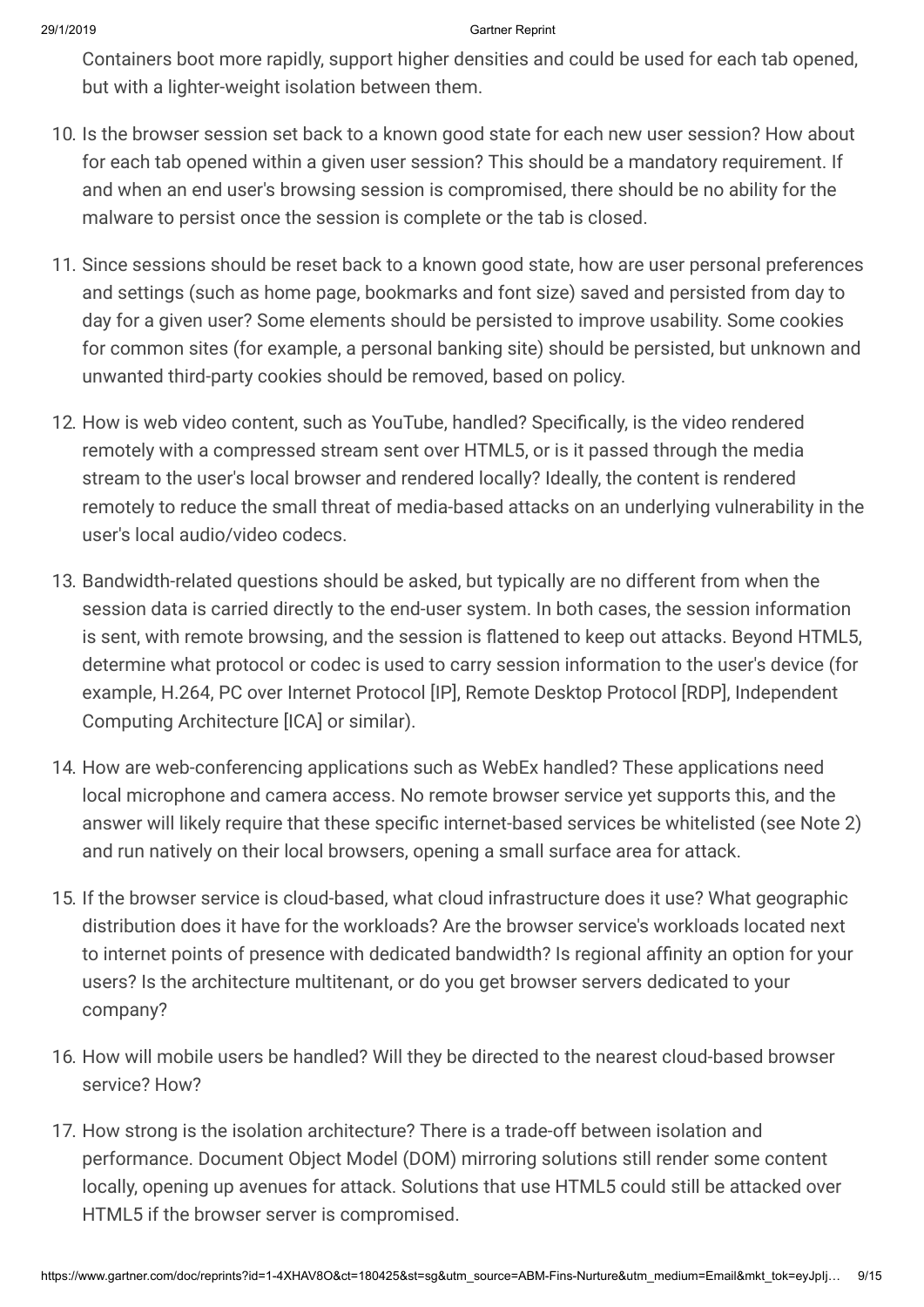- 18. What is the architecture for high availability to avoid creating a single point of failure?
- 19. How is the decision made to render locally using the local browser, versus rendering remotely? Typically, intranet sites are rendered locally and internet sites are rendered remotely, and this is transparent to the user, using either the IP address, URL or integration with the SWG to make the decision.
- 20. Does the vendor have a SWG offering or partnership for traffic that isn't remotely presented? Alternatively, the buyer may want remote browser to replace other services from existing SWGs (see "Magic Quadrant for Secure Web Gateways"), so the vendor's SWG-like capabilities should be evaluated (see Note 3).
- 21. How are embedded links in email messages captured and rendered? Many email-borne attacks also use URLs, so these should be rendered using the remote browser service, not rendered locally. This needs to be tested with email vendors that rewrite URLs as a security precaution.
- 22. Does the vendor have a roadmap item for remotely rendered email integration?
- 23. If the isolation is being used in the reverse direction to isolate enterprise apps and data from unmanaged devices, are enterprise mobile applications supported? Windows applications? Or only web-based applications?

#### Remote Browser Alternatives

It is critical that enterprises understand the value of actively isolating public internet browsing. However, a remote browser solution is not the only way to achieve browser isolation.

Full virtual desktop infrastructure (VDI) is an alternative. Windows might be used, but the licensing required to equip each user with a Windows desktop (or even a single Windows IE icon) is significant. Although Microsoft has delivered containers for Windows, no vendors yet offer a solution based on this architecture.

Local browser isolation is an alternative using Windows containment approaches (see Note 1). The local browser is used, but kept isolated from the rest of the desktop using several approaches:

- A full VM could be run locally using a hosted OS model, but like the VDI alternative, this is a costly approach if Windows is used. It has significant hardware requirements and represents a significant surface area for attacks. [4](#page-13-0)
- Bromium uses a lightweight hypervisor ("microvisor") approach to isolate all processes (each browser tab gets its own isolated process) on the Windows system. This approach still has significant hardware requirements, but is more manageable than using separate VMs.
- Lighter-weight containment approaches are available from Avecto. For example, Avecto lowers the privileges of the browser session and the applications handling internet content.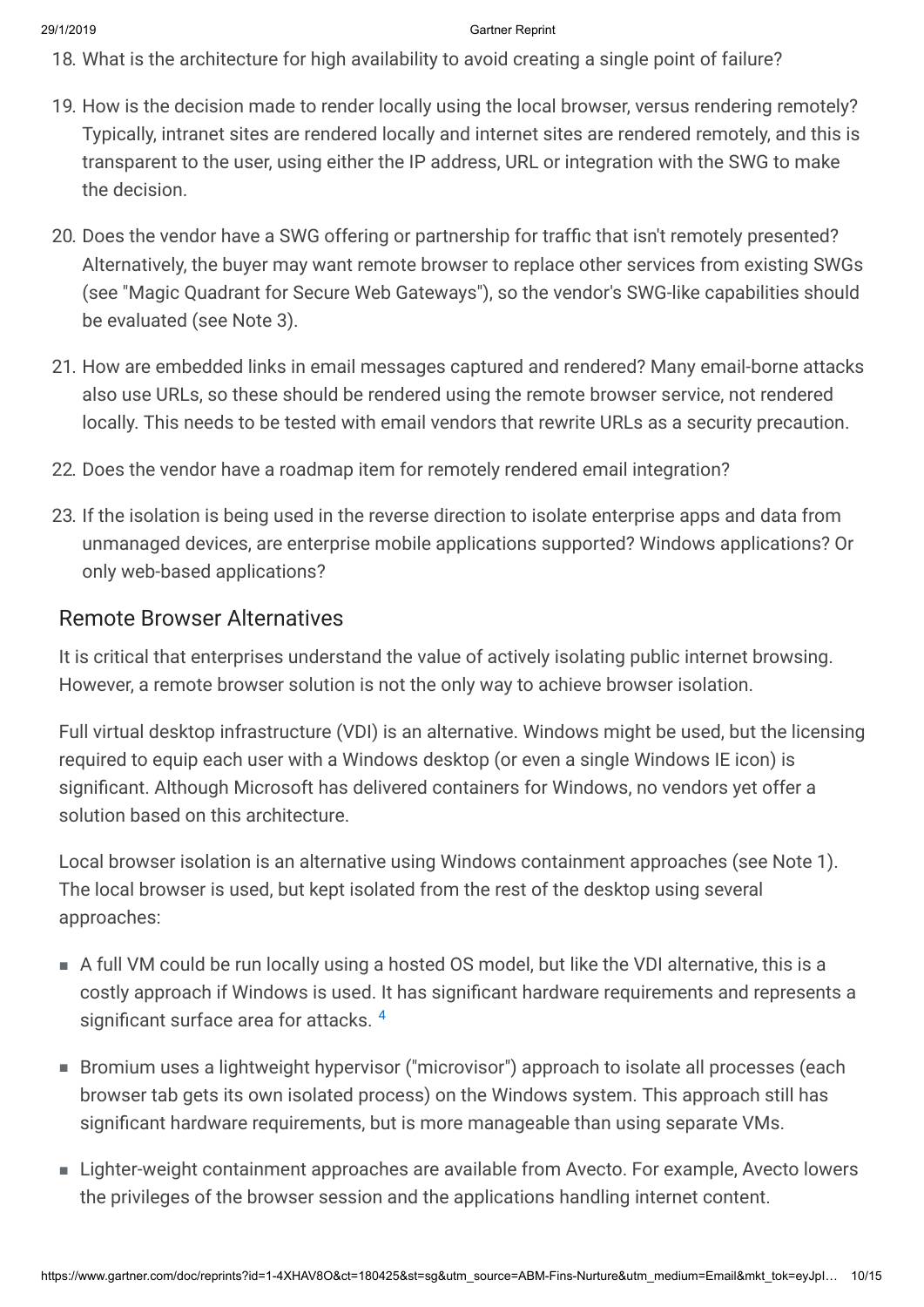- On Linux desktops, the browser could be run deprivileged in a container. Multiple Docker images area available for this.<sup>[5](#page-13-2)</sup>
- On Windows 10 enterprise systems, enterprises can run the Edge browser in a virtual session that is isolated from the OS services. Microsoft has announced it is bringing Windows Defender Application Guard to Windows 10 Pro edition users in the next feature update of Windows 10 in 1H18. <sup>[6](#page-13-3)</sup> The appeal of this is limited: isolation works only on Windows 10, only supports the Edge browser (not Internet Explorer), requires virtualization-based security be activated on hardware that supports chip-level virtualization and requires the properly licensed version of Windows.

A hardened browser could be run locally to reduce risk  $^7$  $^7$  or on a hardened, dedicated browserbased system, such as a Google Chromebook (see "A Secure Introduction to Chrome OS in the Enterprise"). Some have caused compatibility issues, and any code written by humans, no matter how hardened, will contain embedded vulnerabilities that will be targeted. Likewise, to be functional, these browsers require plug-ins to handle content such as PDFs, audio/visual files and similar content, and these plug-ins themselves also contain vulnerabilities that will be targeted.

Alternatively, an enterprise could harden its standard browser image, standardize a set of plug-ins, prevent arbitrary plug-ins, supplement with an SWG and focus on best-in-class patching to keep the residual risk as low as possible. However, even with hardened browsers, content-based attacks carried over the browsing session remain a risk — including the growing threat of ransomware. To address this, all active content from the internet could be flattened,  $^3$  $^3$  but this complicates the deployment.

If an enterprise simply wants to reverse the isolation model for web-based applications, it typically uses a web application firewall (WAF). To isolate nonweb mobile enterprise applications from [unmanaged mobile devices, solutions such as Avast's Virtual Mobile Platform](https://www.avast.com/virtual-mobile-platform) [\(https://www.avast.com/virtual-mobile-platform\) or Hypori by Intelligent Waves](http://www.intelligentwaves.com/hypori.html) (http://www.intelligentwaves.com/hypori.html) could be used.

### Recommendations

The public internet represents significant risk, and compromising end-user systems to gain a foothold into enterprise systems is an ever-present possibility. Therefore, now is the time for enterprises to consider isolating end-user systems from direct internet access for high-risk users and use cases such as email-based URLs. If your enterprise is looking for new approaches to this pervasive security problem, Gartner recommends using the evaluation factors listed above as the starting point for the evaluation and piloting of at least two competing pilot solutions in 2018.

Specific recommendations include:

- Don't start with all users.
	- Focus on higher-risk individuals more likely to be targeted, such as in the executive office, research and development, or finance (for example, payment processing).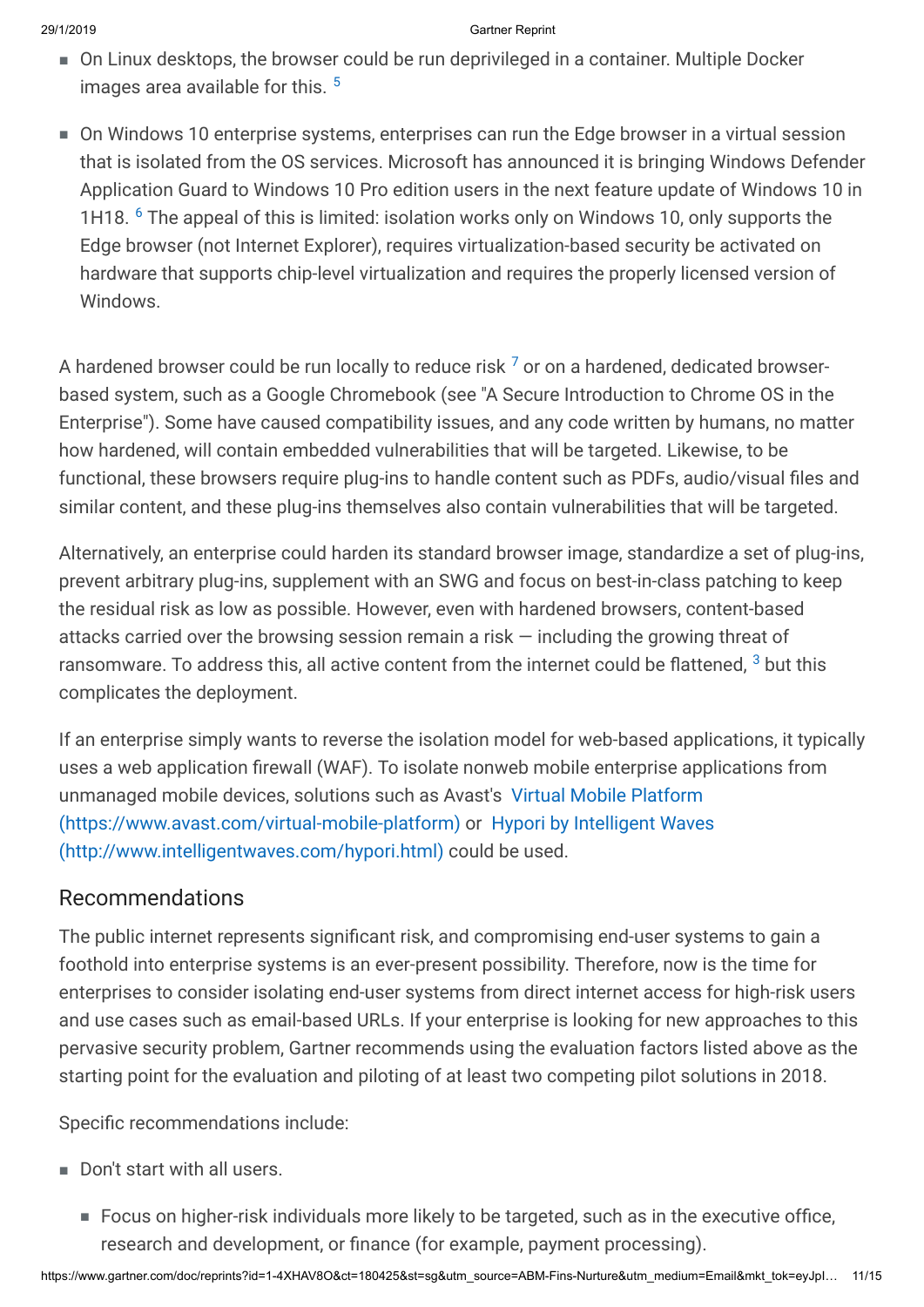- Start with fixed desktops. Laptop-based users should be migrated in future phases after fixed desktops are completed.
- Don't remotely present all internet traffic initially. Most organizations start with a subset of the riskiest URLs to remotely present:
	- URLs that have not been categorized by their SWG, or that carry a low reputation score
	- URLs of nonwhitelisted sites (assuming the organization has developed a list of commonly used sites)
	- URLs embedded in email as part of a broader anti-phishing strategy
- Favor vendors that don't require a local agent to be installed. Insist on standard HTML5 support for the rendering of the sessions within the user's local browser.
- Require vendors to use an industry-standard web-rendering engine, such as WebKit, and not a proprietary implementation, to avoid rendering incompatibilities.
- Test email client integration so that when potentially malicious internet-based URLs are sent within emails, they are rendered remotely rather than locally. Ensure compatibility with URL rewriting software if this is used to protect email. Note that Proofpoint acquired remote browser isolation vendor Weblife for this integration.
- Favor vendors that offer a choice of either an on-premises-based browser server deployment or delivery as a cloud-based SaaS offering, and, ideally, support hybrid deployments using both approaches for different types of users and locations.
- $\blacksquare$  Ensure that you (or the service provider, if the browser is provided as a service) patch the systems well, as hackers will target the base OS or hypervisor used in the browser server. Require whitelisting-based lockdown of the core Linux OS to protect from attack.
- Require browser sessions be set back to a known good state on every new session. Ideally, require a new container to be created for each tab opened.
- Pressure SWG vendors to provide this capability as a logical adjacency to their existing URL and malware-filtering protection. Symantec has already done this with its acquisition of Fireglass.
- Sign short-term contracts only for periods of 12 to 24 months; the market is embryonic.

### Representative Remote Browser Providers

- Authentic8
- Citrix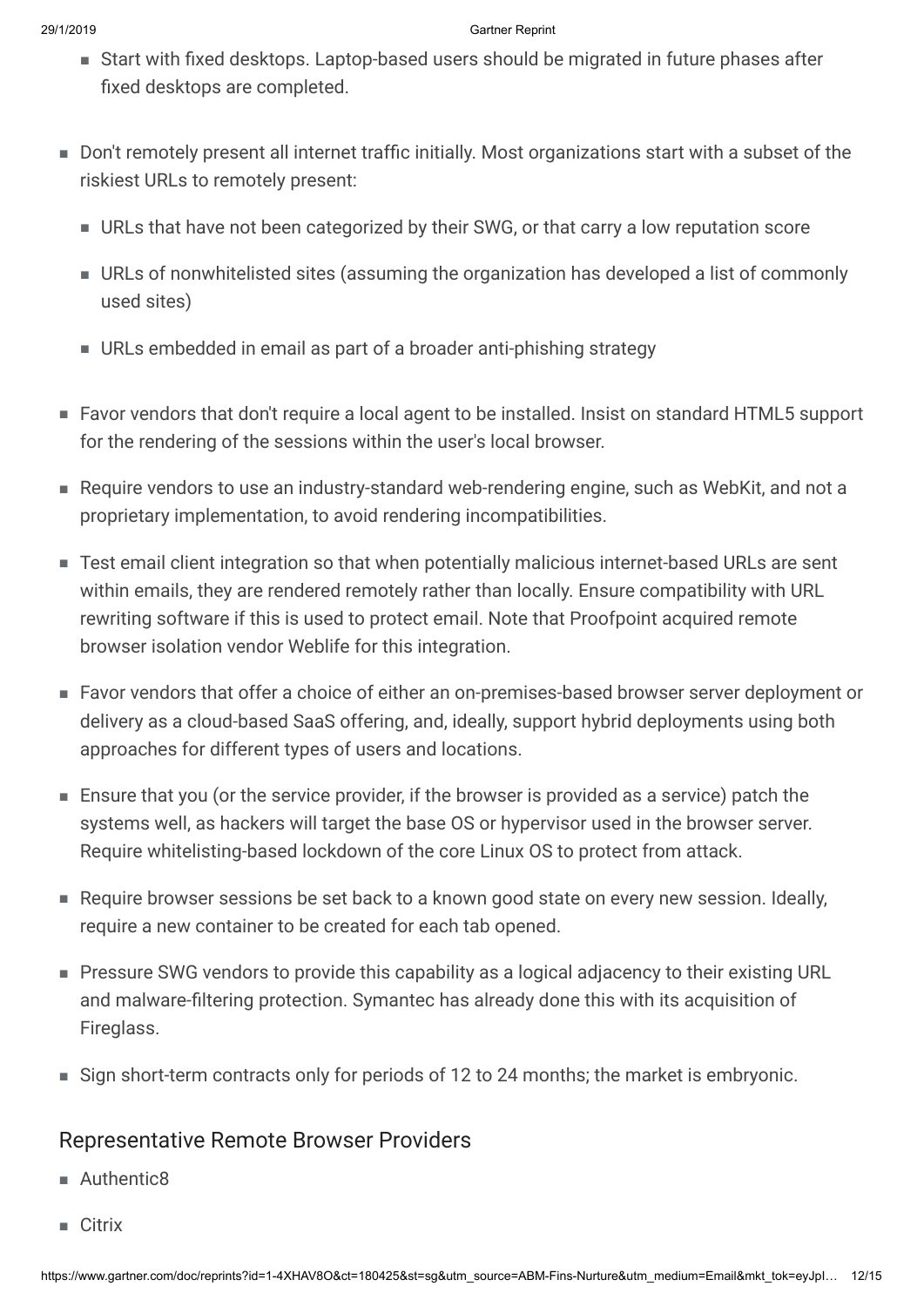- Cyberinc (an Aurionpro company; acquired Spikes Security)
- Ericom Software
- Garrison (ARM-based hardware appliance)
- **Light Point Security**
- **Menlo Security**
- Oodrive
- **Proofpoint (acquired Weblife)**
- Randed
- Symantec (acquired Fireglass)
- <span id="page-12-0"></span>■ WEBGAP

## Evidence

 $^{\text{1}}$  Insider attacks are not considered external attacks. External attacks are those attacks initiated by an entity external to the enterprise. The vast majority of external attacks are network-based, using the internet to carry the attack, including attacks involving weaponized content. Approximately 2% of attacks are executed via direct access, typically carried on removable media, [external hard drives or devices directly synced to the user's system \(see the 2016 IBM X-Force](https://www-01.ibm.com/marketing/iwm/dre/signup?source=ibm-WW_Security_Organic&S_PKG=ov44518&S_TACT=102PW24W&dynform=21349) Threat Intelligence Report (https://www-01.ibm.com/marketing/iwm/dre/signup?source=ibm-WW\_Security\_Organic&S\_PKG=ov44518&S\_TACT=102PW24W&dynform=21349) ).

<span id="page-12-2"></span><span id="page-12-1"></span> $2$  See  $\,$  "Singapore Hit by 16 Waves of Online Attacks Since April Last Year," [\(https://www.gov.sg/news/content/today-online-spore-hit-by-16-waves-of-online-attacks-since](https://www.gov.sg/news/content/today-online-spore-hit-by-16-waves-of-online-attacks-since-april-last-year)april-last-year) Singapore Government, 10 June 2016.

 $^3$  Examples of content disarm and reconstruction (also referred to as "content sanitization") solutions:

- Check Point Software Technologies SandBlast Agent [\(https://www.checkpoint.com/products/endpoint-sandblast-agent/\)](https://www.checkpoint.com/products/endpoint-sandblast-agent/) ■
- [Clearswift Advanced Protection Threat \(https://www.clearswift.com/solutions/protecting](https://www.clearswift.com/solutions/protecting-critical-information/advanced-threat-protection)critical-information/advanced-threat-protection)
- [Glasswall Solutions \(https://www.glasswallsolutions.com/\)](https://www.glasswallsolutions.com/)
- [OPSWAT \(https://www.opswat.com/products/metadefender/core/data-sanitization\)](https://www.opswat.com/products/metadefender/core/data-sanitization)
- [ReSec \(https://resec.co/\)](https://resec.co/)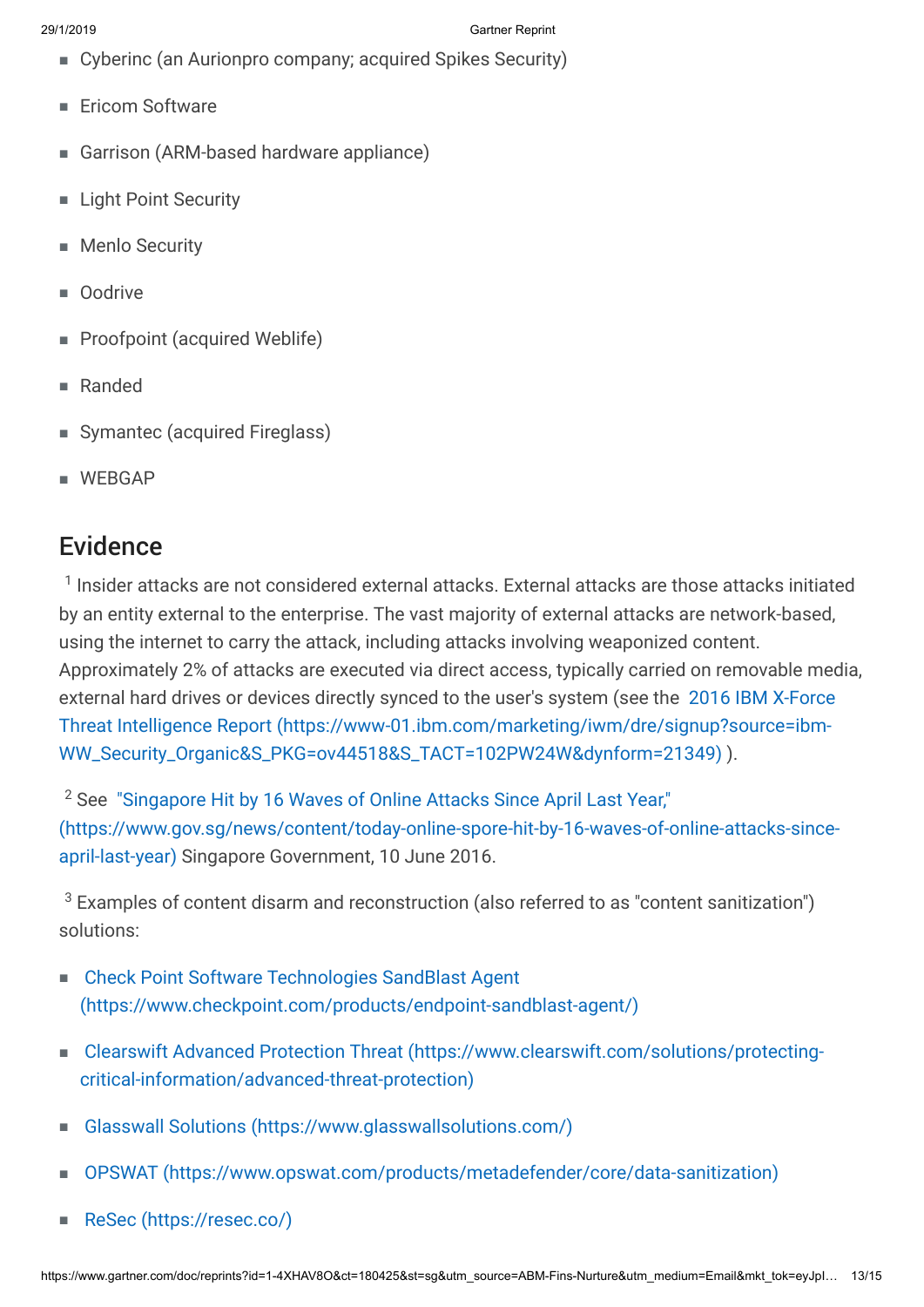- [Sasa Software GateScanner \(http://www.sasa-software.com/content-disarm-and-](http://www.sasa-software.com/content-disarm-and-reconstruction/product-3/) reconstruction/product-3/)
- [Symantec \(https://www.symantec.com/connect/blogs/activate-symantec-s-disarm-feature](https://www.symantec.com/connect/blogs/activate-symantec-s-disarm-feature-sanitize-infected-powerpoint-attachments)sanitize-infected-powerpoint-attachments) ■
- <span id="page-13-0"></span>■ [Tresys XD Air \(http://www.tresys.com/products/xd-air\)](http://www.tresys.com/products/xd-air)
- [Votiro \(http://www.votiro.com/\)](http://www.votiro.com/)

<span id="page-13-2"></span><sup>4</sup> See "10 New VM Escape Vulnerabilities Discovered in VirtualBox," [\(https://www.techrepublic.com/article/10-new-vm-escape-vulnerabilities-discovered-in](https://www.techrepublic.com/article/10-new-vm-escape-vulnerabilities-discovered-in-virtualbox/)virtualbox/) TechRepublic, 25 January 2018.

<span id="page-13-3"></span><sup>5</sup> [See "Dockerizing Desktop Applications," \(https://linuxacademy.com/blog/linux/dockerizing](https://linuxacademy.com/blog/linux/dockerizing-desktop-applications/)desktop-applications/) Linux Academy blog, 21 November 2016.

<span id="page-13-1"></span><sup>6</sup> See "Announcing Windows 10 Insider Preview Build 17063 for PC," [\(https://blogs.windows.com/windowsexperience/2017/12/19/announcing-windows-10-insider](https://blogs.windows.com/windowsexperience/2017/12/19/announcing-windows-10-insider-preview-build-17063-pc/#LvvLYFzwQXrivWEk.97)preview-build-17063-pc/#LvvLYFzwQXrivWEk.97) Microsoft Windows Blog, 19 December 2017.

 $^7$  For examples of hardened browsers, see  $\,$  "The Best Secure Browsers 2018,"  $\,$ [\(https://www.techworld.com/security/best-8-secure-browsers-3246550/\) Tech](https://www.techworld.com/security/best-8-secure-browsers-3246550/)world, 2 February 2018.

## Note 1 Local Browser Isolation

Browser isolation is an umbrella term that includes two primary approaches. The first category is the primary focus of this research note  $-$  remote browser isolation. Here, the movement of the actual browsing process off of the user's local system to a remote service (on-premises server, on-premises hardware or delivered as a cloud-based service). The second category is local browser isolation. Here, the browsing process is kept local to the user's system and isolate from the rest of the machine using software-based isolation capabilities, typically virtualization-based.

Example vendors include Apozy, Bromium, Hysolate, Ntrepid and Microsoft.

## Note 2 Whitelisting of Sites

Nearly every vendor requires the whitelisting of sites that require local system richness such as microphone and camera access. Others will recommend the whitelisting of additional sites such as Office 365. Note the number of websites that the vendor recommends that bypass the remote browser service is a good indication of the vendor's ability to handle more complex client/servertype applications.

## Note 3